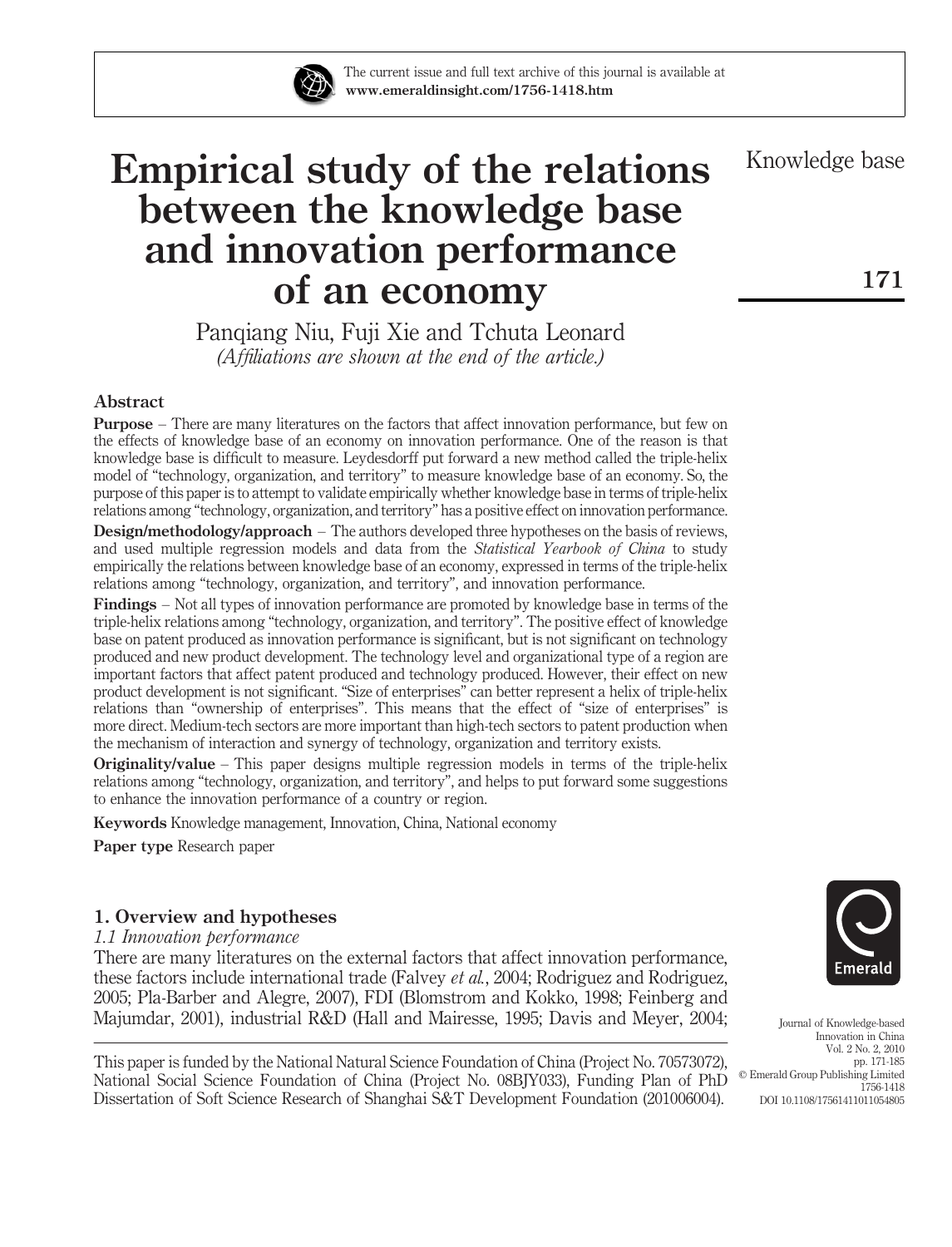Kafouros and Buckley, 2008; Wang and Kafouros, 2009), and internationalization (Kafouros et al., 2008).

In addition, there are flourishing researches on the firm-specific factors that affect the innovation performance. For example, Chandra and MacPherson (1994) reported that most of the innovative companies exhibit above-average research and development expenditures, as well as strong and often complex links to external sources of innovation support. Lemoine and Uenal-Kesenci (2004) discussed assembly trade and technology transfer of China and found that these outward-oriented and highly competitive industries, which are based on imported technology and foreign affiliates, seem to have had limited impact on local production and on the diffusion of technology in China's domestic industry. Bruun and Bennett (2002) discussed techno-economic security issues inherited in technology transfer from the Scandinavian and European perspective. Guan et al. (2006) discussed technology transfer and innovation performance with special reference to Chinese industrial firms. Their study revealed that the innovation activities in Chinese manufacturing firms could not be boosted substantially merely through the acquisition of key equipment and apparatus from abroad. Frenza and Ietto-Gillies (2009) consider two main categories of knowledge sources and their impact on the innovation performance of enterprises: own-generation through R&D versus knowledge transfers via bought-in resources for innovation purposes, external collaborations on R&D, and internal sources within the company. Although there have been many researches on external factors and firm specific factors that affect innovation performance, there have been very little literature on the effects of knowledge base on innovation performance. This paper will attempt to determine the effects of knowledge base on innovation performance.

#### 1.2 Knowledge base of an economy

Ever since the concept of "knowledge-based economy" was written in the 1996 annual report of OECD, it has been highly emphasized by many countries, organizations, and academic institutions. However, the job of measuring it remains a difficult problem (Foray, 2004). This explains why there are few literatures on the relations between the knowledge base and innovation performance. The theoretic base of knowledge-based economy is the national innovation system. Lundvall's (1988) argument for considering the nation as a first candidate for defining innovation systems was carefully formulated in terms of a heuristics (Leydesdorff et al., 2006):

The interdependency between production and innovation goes both ways. [...] This interdependency between production and innovation makes it legitimate to take the national system of production as a starting point when defining a system of innovation (Lundvall, 1988).

The choice of the nation as a frame of reference enables the analyst to use national statistics about industrial production and market shares, to make systematic comparisons among nations (Lundvall, 1992; Nelson, 1993), and to translate the findings into advice for national governments (Leydesdorff et al., 2006). The relevant statistics have been made comparable among nations by the OECD and Eurostat (OECD/Eurostat, 1997; Leydesdorff et al., 2006).

OECD and some scholars have made some researches in this field and have made some progress using national innovation systems. However, the analysis of the knowledge base of innovation systems (Cowan *et al.*, 2000) is still not sufficiently made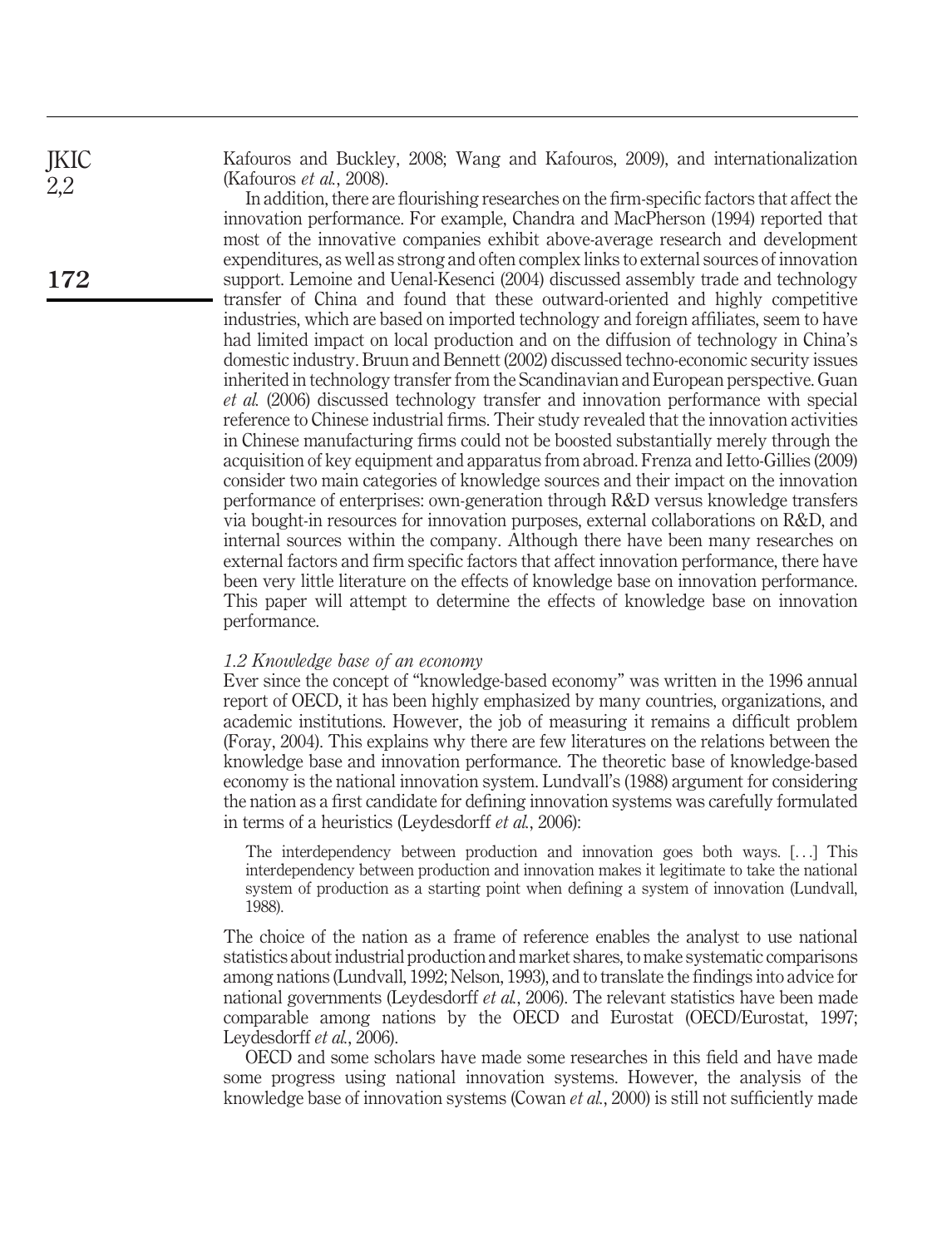to be relevant for the measurement of the knowledge base of an economy (David and Foray, 2002; Leydesdorff et al., 2006). National innovational system places too much emphasis on the organization of institutions and economic growth, and not enough on the distribution of knowledge itself (David and Foray, 1995; Leydesdorff et al., 2006). Also, knowledge is not considered as a coordination mechanism for the society, but mainly as a public or private good (Leydesdorff et al., 2006).

In order to resolve these problems, Leydesdorff and Fritsch (2006), and Leydesdorff et al. (2006) put forward triple-helix model of "technology, organization, and territory" to measure knowledge base of an economy. This model is based on the "holy trinity" model of "technology, organization, and territory", and triple-helix model of university-industry-government relations.

The theory of "holy trinity" argues that technology, organization, and territory inter-twist with each other and overlap partially to shape a new world. This world appears in the form of relations, and develops competitive advantage when the density of the relations is materialized in the territory (Storper, 1997). In the triple-helix relations among "technology, organization, and territory", the three sources of variance (technology, organization, and territory) may reinforce one another in a configuration so that the uncertainty is reduced at the systems level; a knowledge-based order of the economy is thus shaped (Leydesdorff and Fritsch, 2006).

On the other hand, triple-helix analysis of university-industry-government networks where the institutional settings overlap with each and sometimes taking the role of the others (Etzkowitz and Leydesdorff, 1995, 1997, 1998, 2000). The correlation of the three participants is an important factor in improving knowledge production and spreading. In the course of translating knowledge into productivity, every participant interacts with each other and promotes innovation spirally uprising (Etzkowitz and Leydesdorff, 1995).

The reasons why triple-helix model chooses technology, organization, and territory as the research object of knowledge base are as follows: the division of innovational labor mainly happens at the level of nation or region. That is knowledge is accumulated in national and regional systems (Lundvall, 1992; Nelson, 1993). Also, considerable part of knowledge exchange relations is constrained geographically (Marshall, 1920). In addition to the geographical distributions, technology is crucial for the strength of innovative system (Fritsch, 2004). After all, knowledge accumulation and innovation are mainly embodied through technological level. Besides, the geographical distributions and technological level, division of labor at different level of an organization is considered as a third determining factor influencing the knowledge base (Storper, 1997).

Leydesdorff and Fritsch (2006) and Leydesdorff et al. (2006) put forward a method for measuring the knowledge base of an economy in terms of the triple-helix relations among "technology, organization, and territory". This method is called triple-helix arithmetic or TH arithmetic for convenience (Leydesdorff and Fritsch, 2006; Leydesdorff et al., 2006). Using TH arithmetic, Leydesdorff et al. (2006) measured the knowledge base of the Netherlands economy. Leydesdorff and Fritsch (2006) measured the knowledge base of German economy. Lengyel and Leydesdorff (n.d.) measured the knowledge base of Hungarian economy. However, their conclusions are in contrast to that of most scholars and our observations because they argue that medium-tech sectors contribute more to knowledge base of an economy than high-tech ones (Leydesdorff and Fritsch, 2006; Leydesdorff et al., 2006).

Knowledge base

173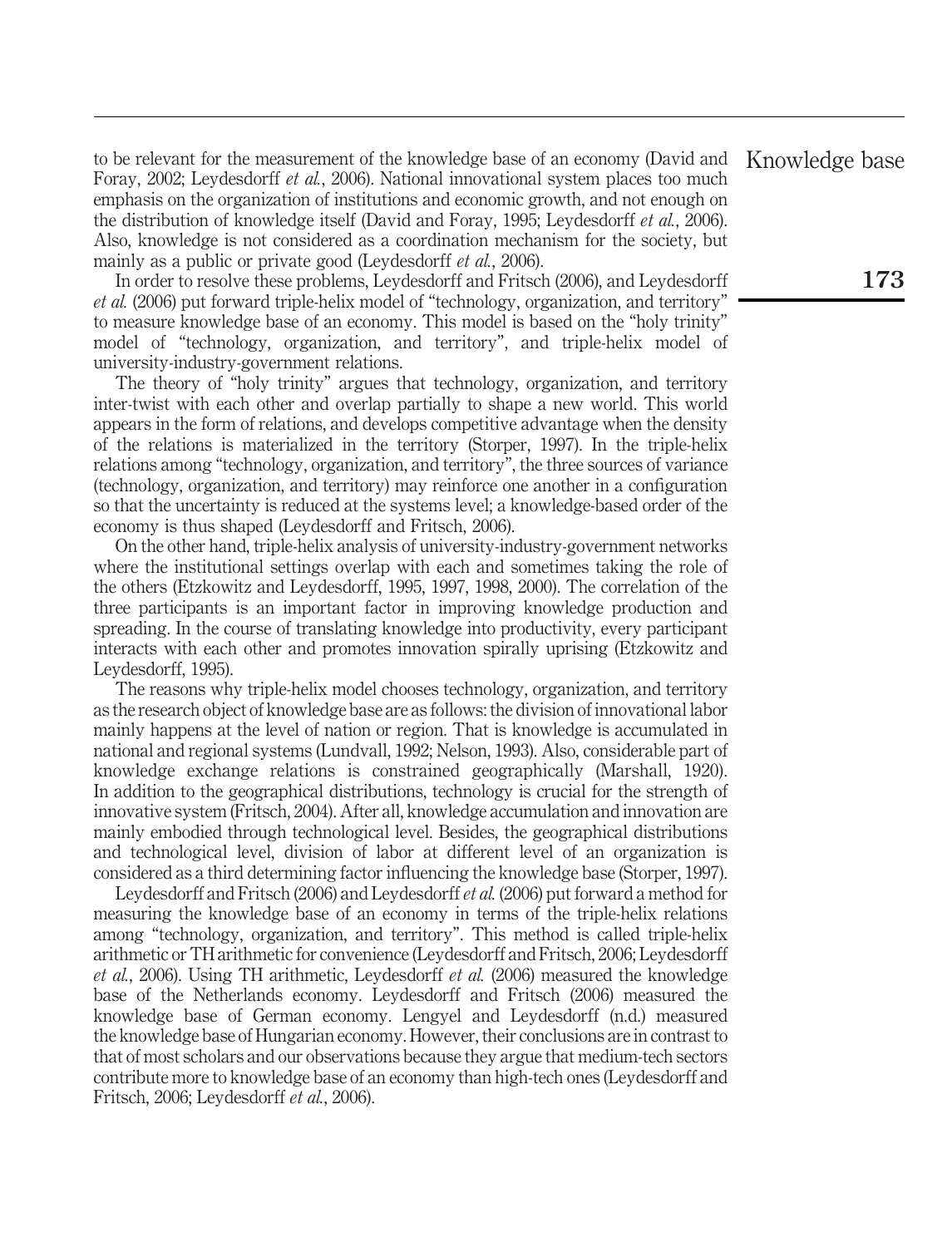Triple-helix model of "technology, organization, and territory" not only provides an innovative methodology for measuring knowledge base of an economy, but also explains the configuration of knowledge and dynamics of innovation system evolution.

#### 1.3 Hypothesis

Our hypotheses investigate the relations between the knowledge base and innovation performance. From our observations and practices, good knowledge base can contribute to innovation performance of a region or nation. For example, the innovation performance of an industrial estate nearby a university is better in general, because the presence of the university enhances the knowledge base of the area. So, we put forward the first hypothesis:

H1. The knowledge base of economy based on triple-helix relations among "technology, organization, and territory" has a significant positive effect on the innovation performance.

There are three models of relations of "university, industry, and government"; they are a "laissez-faire" model, an etatistic model, and a triple-helix model, respectively. For example, the innovation model of countries where most enterprises are state-ownership enterprises may be considered as an etatistic model. The effect of "ownership of enterprises" originates from the system' function, the system is the external environment that affects knowledge base and innovation. So, "ownership of enterprises" also influences the knowledge base of an economy based on triple-helix relations among "technology, organization and territory". In the triple-helix model of "technology-organizationterritory", "size of enterprises" is used as a proxy for organization. While "size of enterprises" can be a good standard for classifying enterprises and organizations, another standard for classifying enterprises can be the "ownership of enterprises". So, we put forward second hypothesis:

H2. "Ownership of enterprises" can be used as a proxy for an organization in the triple-helix model, and it has a significant effect on innovation performance.

Most people think that high-tech is more benefit to innovation performance than lowand medium-tech. However, this opinion is not without controversy. For example, the empirical results of Kirner et al. (2009) show that low-technology manufacturing firms lag behind their medium- and high-tech counterparts regarding their product and service innovation performance, to a large degree on purely definitional grounds, but that they seem to perform equally well and in some respects even better at process innovation. In the research of Leydesdorff and Fritsch (2006) and Leydesdorff et al. (2006), they drew a conclusion that medium-tech sectors contribute to the knowledge base of an economy more than the high-tech ones. If the H1 is right, we can also draw a conclusion that medium-tech is more advantageous to innovation performance of a region. So, our third hypothesis is as follows:

H3. The contribution of medium-tech sectors on regional innovation performance is more than high-tech's.

In above three hypotheses,  $H1$  is to testify the relations between knowledge base and innovation performance, H2 and H3 are to testify the main factors that affect innovation performance in the knowledge base.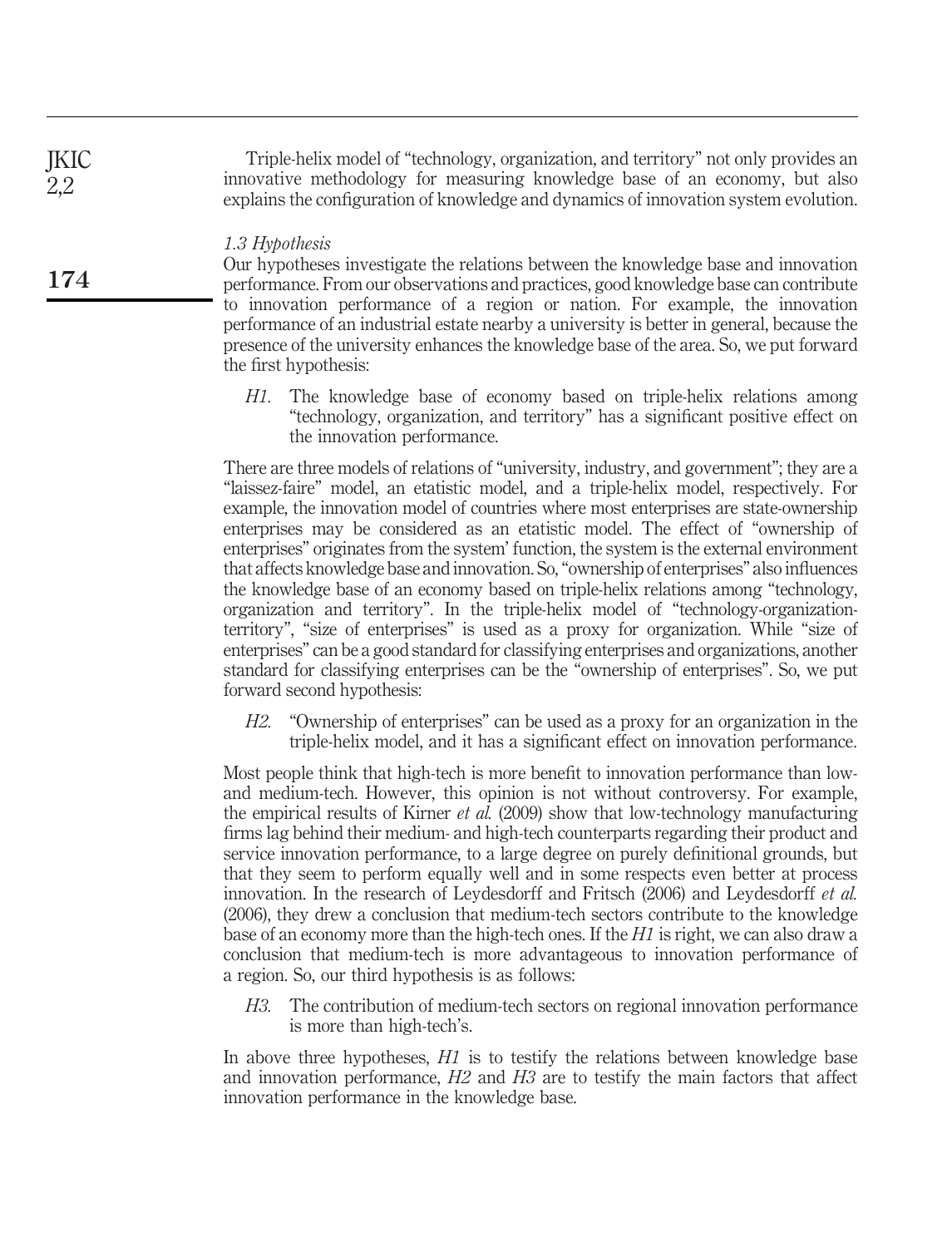# 2. Model design and variables

### 2.1 Model design

This paper uses the standpoint of triple-helix relations among "technology, organization, and territory" to build econometric models. The main idea is that the inputs of R&D and other factors, and knowledge base expressed as the triple-helix relations among "technology, organization, and territory" codetermine the innovation performance.

In our multiple regression models, the dependent variable is innovation performance. In general, there are the product innovation and process innovation. Regarding innovation performance, the OECD's "Oslo Manual" (OECD, 1992) proposed eight innovation performance measurements for other researchers to analyze the performance of technological innovation in an innovation survey. These indicators are as follows (Chien et al., 2010):

- (1) number of incrementally innovative products introduced in the last three years (INCRPROD);
- (2) number of radically innovative products introduced in the last three years (RADIPROD);
- (3) number of new innovative manufacturing processes introduced in the last three years (INNOPRON);
- (4) number of innovative manufacturing processes introduced in the last three years (INNOPROI);
- (5) percentage of current sales due to incrementally innovative products introduced in the last three years (SALEINCR);
- (6) percentage of current sales due to radical innovative products introduced in the last three years (SALERADI);
- (7) the number of R&D employees in the last three years over current total number of employees (RDEMPLYE); and
- (8) number of patents acquired in the last three years (PATENTS).

However, data on these indicators are difficult to collect; especially the statistical data on innovation is incomplete in China. On the basis of accessibility of data, we choose three indicators as a measure of innovation performance of a region. They are "number of patents granted," "number of technology produced," and "number of new product development", respectively.

Triple-helix structure of "technology, organization, and territory" is considered as knowledge base. So, the independent variables should include factors of technology, organization and territory. However, this paper studies cross-section data of Chinese various provinces, which actually has embodied the setting of geography or territory to some extent. This means that the factor of geography need not appear in the independent variables. Also, in this paper, the authors use Leydesdorff' method in choosing variables of technology and organization. We use the number of medium- and high-tech enterprises to represent technology, and the number of large-, medium-, and small-sized enterprises to represent organization. The reason why low-tech enterprise is ignored here is that, doing so can help to avoid multicollinearity effectively. In order to test H2, some variables about ownership of enterprises should be given. These variables are the number of state-owned enterprises, private-owned enterprises, and joint ventures.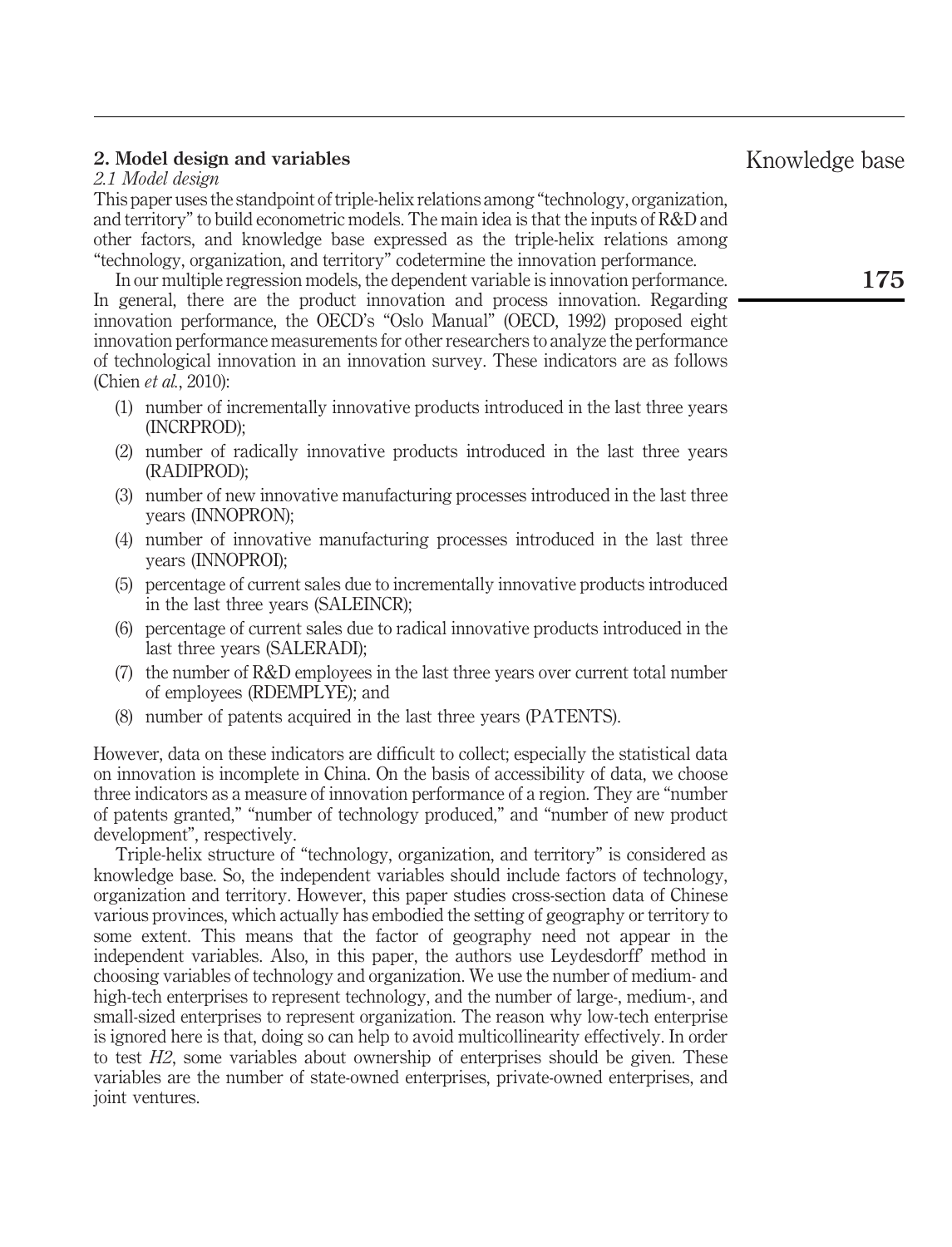The triple-helix relations among "technology, organization, and territory", R&D expenditures and other factors such as the quality of human resource, the quantity of human resource are important factors and should be included in regression model. However, the data for other factors such as the quantity and quality of human resource are not easy to obtain. In order to avoid the problem of omitted variables bias as soon as possible, lagged-1 dependent variable is added in regression model as one of the independent variables.

In order to make the idea of synergy and symbiosis of triple-helix structure embodied in regression model, the paper uses interaction terms of technology and organization variables. However, these interaction terms have some limitations as it only embodies the idea of synergy and symbiosis of triple-helix structure to some extent. In the regression models, "Patent" means "number of patents granted," "TechN" means "number of technology produced," "NewPK" means "number of new product development," "R&DExp" means "R&D expenditures," "HighT" means "number of high-tech enterprises," "MediumT" means "number of medium-tech enterprises," "StateE" means "number of state-owned enterprises," "JointvE" means "number of joint venture enterprises," and "LargeE" means "number of large-size enterprises".

#### 2.2 Variables and data

The data of dependent and independent variables come from *Statistical Yearbook of* China, 2007, High-tech Statistical Yearbook of China, 2007, and statistical yearbook of every province in 2007. The geographical territory studied in this paper is that of China. Data for 22 provinces, four municipality cities, and five autonomous regions, except Hong Kong, Macao and Taiwan are used. So, there are 31 samples.

In the aspect of industrial technology, we use the regulations of OECD (2003) about industrial technology to classify the industry of China (Table I). In order to predigest computation, the sectors of medium-high-tech and medium-tech are united into the sectors of medium-tech. Since some of the data for tertiary industry are scarce in the Statistical Yearbook of China, the knowledge-intense sectors that connect closely with knowledge base are not considered. It has to be confessed that this is a limitation of this paper.

The classification of "size of enterprises" used in this paper is according to the Statistical Yearbook of China. This is shown Table II.

#### 3. Result of regression analysis and explanation

3.1 Using "number of patents granted" as dependent variable

Through the analysis of regression models, the result of Table III is achieved. As we can see from Table III, the test of heteroscedasticity of linear model uses BP test, nonlinear model uses white test. Models I-IV are homoskedastic by test, and may directly use OLS test. However, Models V and VI are heteroscedastic by test, and should use Robust test.

Test-1. In test-1,  $H1$  is tested. This test can be done through comparing the significance of coefficient estimates of models I and II without interaction terms, and models V and VI with interaction terms. The coefficient estimates of medium-tech and high-tech enterprises are not statistically significant in models I and II. Only the coefficient estimates of large-sized and medium-sized enterprises are statistically significant. In models V-VI, the coefficient estimates of most independent variables are very statistically significant. Moreover, some independent variables, like R&D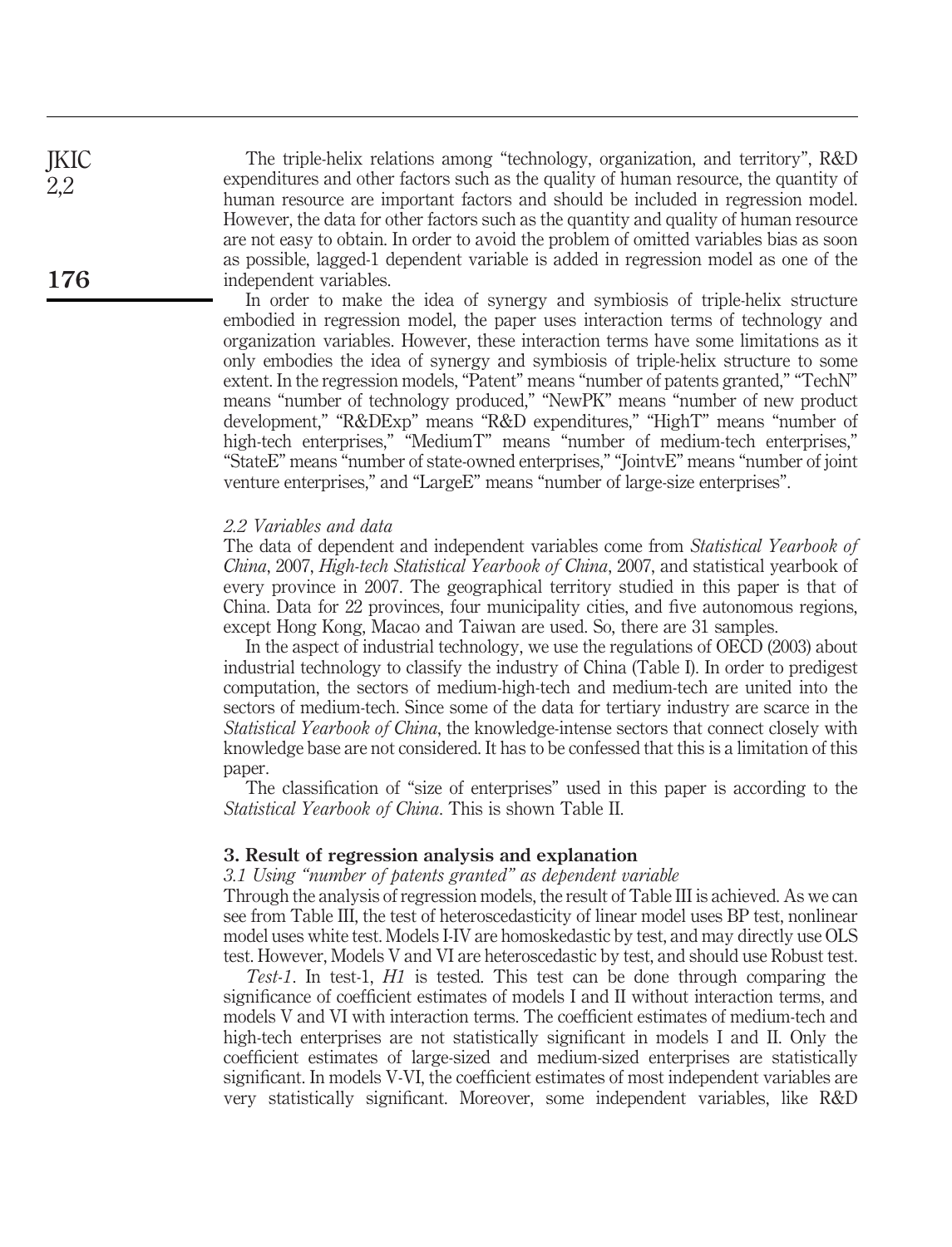| High-tech manufacturing                                                                        | Medium-tech manufacturing                                                                                                              | Low-tech manufacturing                                                      | Knowledge base                                                                                |
|------------------------------------------------------------------------------------------------|----------------------------------------------------------------------------------------------------------------------------------------|-----------------------------------------------------------------------------|-----------------------------------------------------------------------------------------------|
| 1. Manufacturing of aviation and 1. Manufacture of electrical<br>spacecraft                    | machinery and apparatus                                                                                                                | 1. Manufacturing of recycle                                                 |                                                                                               |
| 2. Manufacturing of<br>pharmaceutical                                                          | 2. Manufacture of motor<br>vehicles, trailers, and semi-<br>trailers                                                                   | 2. Manufacture of lumber, pulp<br>and paper, and printing and<br>publishing |                                                                                               |
| 3. Manufacturing of office.<br>machinery and computers                                         | 3. Manufacture of chemical<br>products except<br>pharmaceutical                                                                        | 3. Food, drink, and tobacco                                                 |                                                                                               |
| 4. Manufacturing of radio,<br>television, and<br>communication equipment<br>and apparatus      | 4. Railway equipment and<br>transport equipment                                                                                        | 4. Textile, leather, and shoes'<br>processing                               |                                                                                               |
| 5. Manufacturing of medical<br>precision and optical<br>instruments, and watches and<br>clocks | 5. Manufacture of machine and<br>equipment                                                                                             |                                                                             |                                                                                               |
|                                                                                                | 6. Manufacture and repair of<br>shipping and manufacture of<br>rubber products                                                         |                                                                             |                                                                                               |
|                                                                                                | 7. Coke and petroleum refining,<br>nuclear fuel<br>8. Other non-metal mineral<br>9. Manufacture of basic metal<br>and processing metal |                                                                             | Table I.<br>Classification of high-,<br>medium-, and low-tech<br>sectors according<br>to OECD |

| Index name             | Unit         | Small-sized  | Medium-sized | Large-sized      |
|------------------------|--------------|--------------|--------------|------------------|
| Number of the employed | Person       | 300 and less | 300-2,000    | $2,000$ and more |
| <b>Sales</b>           | million Yuan | 30 and less  | 30-300       | 300 and more     |
| Total assets           | million Yuan | 40 and less  | 40-400       | 400 and more     |

Source: State Statistical Bureau of China, Classification Way of Large-medium-small Enterprises in Stat. May 22, 2003

Table II. Classification of size of enterprises in China

expenditure, medium-tech enterprises, high-tech enterprises, and some interaction terms, are more economically significant. It is thus obvious that the triple-helix relations among "technology, organization, and territory" as knowledge base has a significant positive effect on patent produced.

Test-2. In test-2, tested H2 tested. From the viewpoint of economics, large-medium-sized enterprises have more capital, and stronger human resources. So, their technology level is correspondingly higher than medium-small-sized enterprises. However, relative to different ownership of enterprises, there are generally no specific preference to high-tech and medium-tech. So, the factor "size of organization" is more suitable proxy for organization in the triple-helix model than "ownership of organization". In Table III, Models I and II are the regression models without the idea of triple-helix. Comparing these two models, we can know that the coefficient estimates of medium-tech enterprises, state-owned enterprises, private enterprises, and joint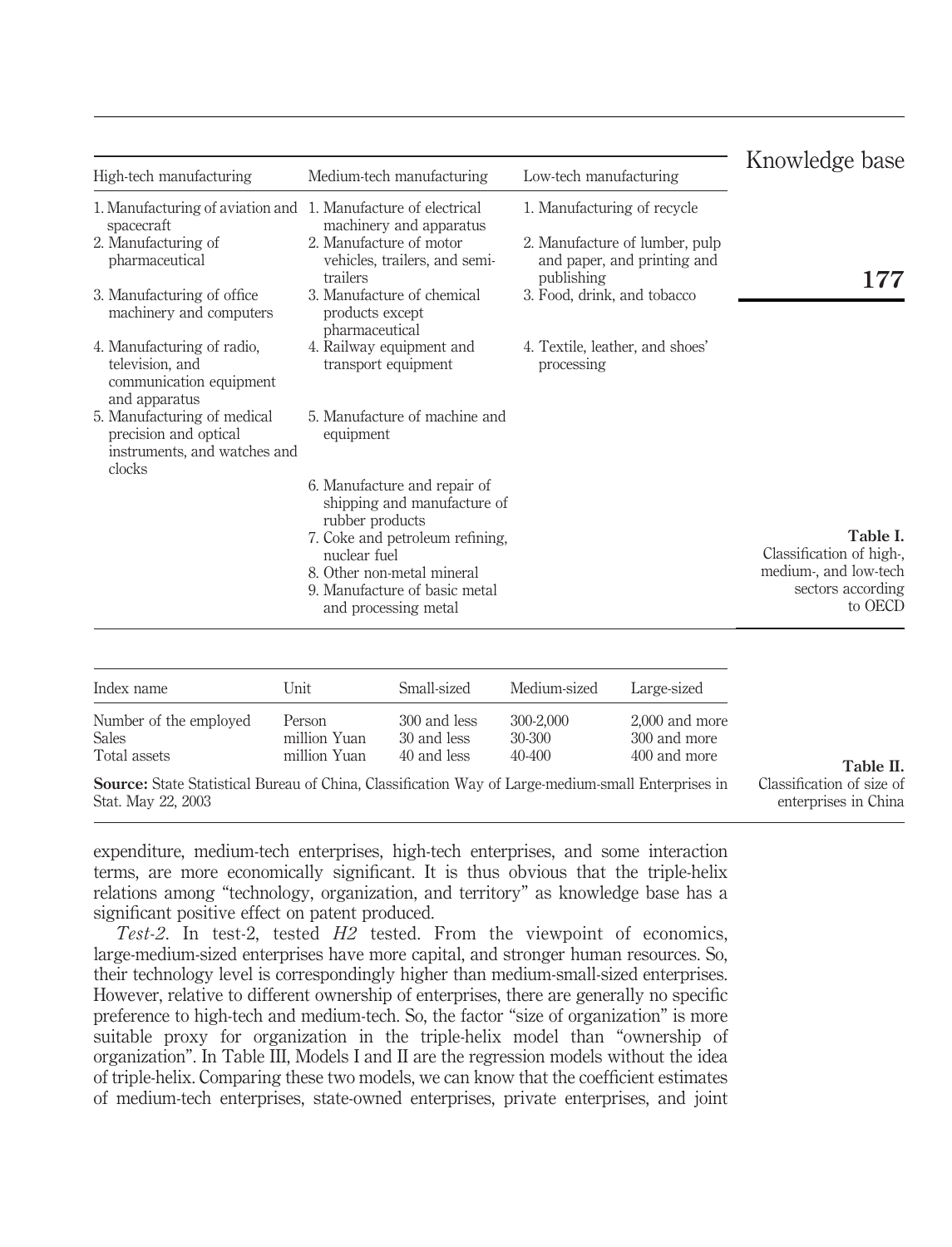| $\rm JKIC$ $\rm 2.2$                                                                                                        |                   | (0.128)<br>(4.346)                                                                         |                                                                                                                               | (0.004)<br>(0.001)<br>(0.000)                                                                                                                           | (0.186)<br>(240.211)                                                                                                                                  |
|-----------------------------------------------------------------------------------------------------------------------------|-------------------|--------------------------------------------------------------------------------------------|-------------------------------------------------------------------------------------------------------------------------------|---------------------------------------------------------------------------------------------------------------------------------------------------------|-------------------------------------------------------------------------------------------------------------------------------------------------------|
| 178                                                                                                                         | Model VI (robust) | $0.539***$<br>$12.724$ ***                                                                 |                                                                                                                               | $-0.028^{\;***}$<br>$0.005$ ***<br>$-0.000^{\; *}$                                                                                                      | $0.486$ **<br>$-286,880$<br>12582.120<br>0.000                                                                                                        |
|                                                                                                                             |                   | $(8.253)$<br>$(3.035)$                                                                     |                                                                                                                               | (0.001)<br>$(0.000)$<br>$(0.000)$                                                                                                                       | (0.256)<br>(441.186)                                                                                                                                  |
|                                                                                                                             | Model V (robust)  | 7.656<br>2.884                                                                             |                                                                                                                               | $0.001$ $\ ^{***}$<br>$-0.0000$ $^{\ast\,*}$<br>$-0.002$ <sup>**</sup>                                                                                  | $0.484$ *<br>755.667<br>655.620<br>0.000                                                                                                              |
|                                                                                                                             |                   | (10.816)<br>(0.209)                                                                        | (0.003)                                                                                                                       | (0.000)                                                                                                                                                 | (0.196)<br>(603.393)                                                                                                                                  |
|                                                                                                                             | Model IV (OLS)    | 0.082<br>$-17.947$                                                                         | $0.005$ $^{\ast}$                                                                                                             | 0.000<br>0.000                                                                                                                                          | $0.754***$<br>707.119<br>146.000<br>0.000<br>10.230<br>0.001                                                                                          |
|                                                                                                                             |                   | (12.633)<br>(3.999)                                                                        | (0.000)<br>(0.000)<br>(0.000)                                                                                                 |                                                                                                                                                         | $(0.231)$<br>$(701.968)$                                                                                                                              |
|                                                                                                                             | Model III (OLS)   | 7.766<br>5.878                                                                             | 0.000<br>$-0.000$<br>0.000                                                                                                    |                                                                                                                                                         | $0.455$ $^{\ast}$<br>$\begin{array}{c} 315.387 \\ 97.26 \\ 0.000 \end{array}$<br>0.000<br>$31.82\,$                                                   |
|                                                                                                                             | Model II (OLS)    | (11.348)<br>$(2.746)$<br>$(0.799)$                                                         | (15.668)<br>$(2.568)$<br>$(0.525)$                                                                                            |                                                                                                                                                         | (0.221)<br>(543.424)                                                                                                                                  |
|                                                                                                                             |                   | 18278<br>$2.472$<br>1201                                                                   | $57.589***$<br>$10.047$ ***<br>$-0.878$                                                                                       |                                                                                                                                                         | $*$ *5, and $*$ * $*$ 1 percent levels; standard deviation is in parentheses<br>$0.000$<br>5.510<br>345.116<br>120.520<br>0.019<br>$-0.085$<br>1      |
|                                                                                                                             |                   | $\begin{array}{l} (13.436)\\ (3.200)\\ (1.003)\\ (2.889)\\ (0.794) \end{array}$<br>(0.677) |                                                                                                                               |                                                                                                                                                         | $(0.255)$<br>(1117.713)                                                                                                                               |
|                                                                                                                             | Model I (OLS)     | $11.9700$ $^{\ast}$<br>22.645<br>0.088<br>1.415<br>$0.107\,$<br>I                          |                                                                                                                               |                                                                                                                                                         | 0.000<br>0.445<br>$-810.046$<br>22.920<br>0.000<br>73.87                                                                                              |
| Table III.<br>Result of multiple<br>regression analysis<br>when the dependent<br>variable is "number of<br>patents granted" |                   | <b>R&amp;DExp</b><br>Medium <sup>1</sup><br>PrivateE<br>JointvE<br>HightT<br><b>StateE</b> | MediumT × PrivateE<br>MediumT × JointyE<br>MediumT × StateE<br><b>HighT</b> × StateE<br>MediumE<br>SmallE<br>$_{\rm Large E}$ | MediumT × MediumE<br>MediumT × LargeE<br>MediumT × SmallE<br>HighT × MediumE<br>HighT × PrivateE<br>HighT × JointvE<br>HighT × LargeE<br>HighT × SmallE | Notes: Significant at: *10,<br>$\begin{array}{l} {\rm Patent}_{t-1} \\ {\rm Constant} \\ F \\ P > F \\ \chi^2(1) \\ {\rm Prob.} > \chi^2 \end{array}$ |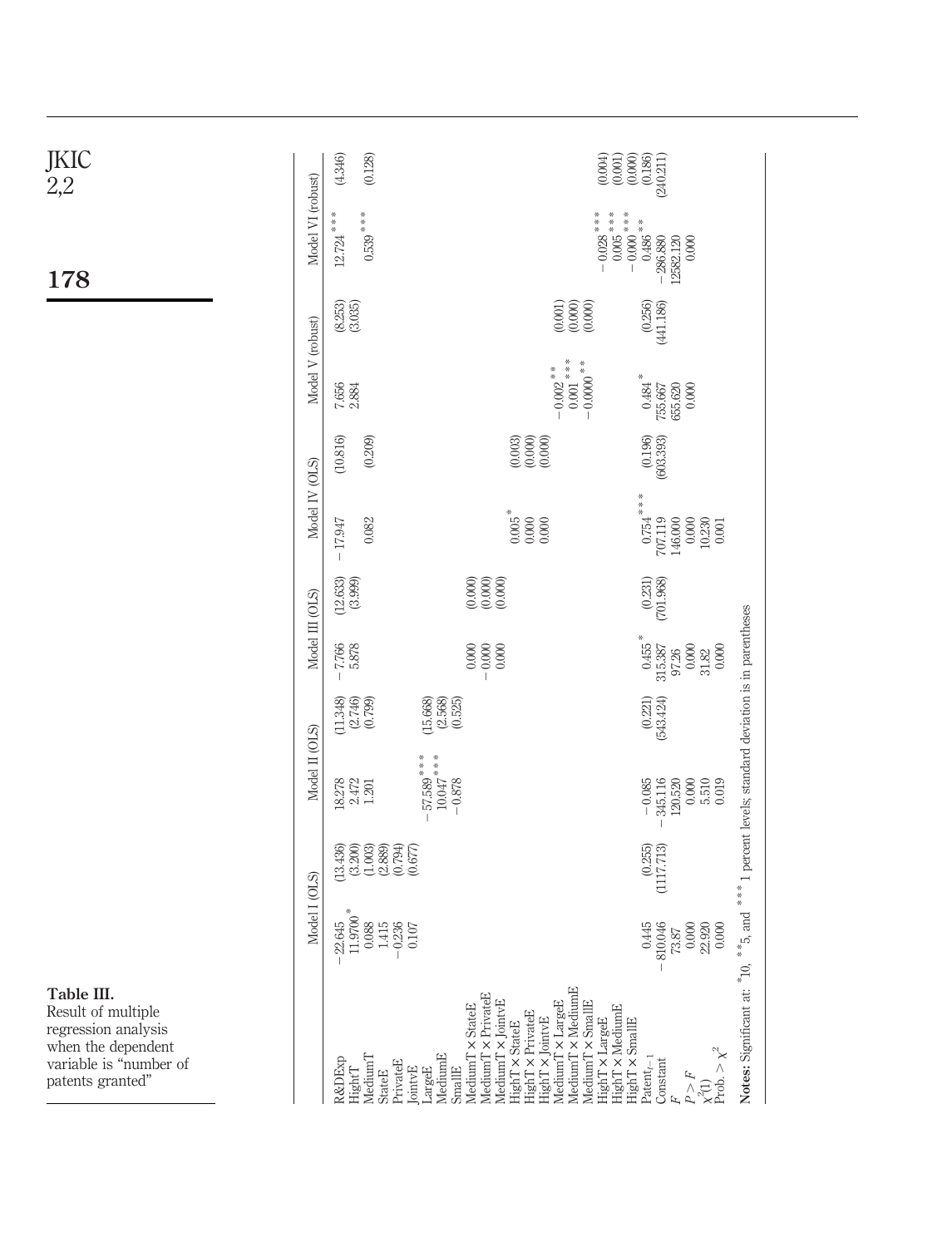ventures are not statistically significant in Model I with different ownership of enterprises. However, the coefficient estimates of large- and medium-sized enterprises are both very statistically significant in Model II. This proves that "size of enterprises" is more suitable to explain the knowledge base of an economy than "ownership of enterprises". Models III and IV are two regression models with the idea of triple-helix. In these two models, we try to replace "size of enterprises" with "ownership of enterprises". From the statistical significance, we can deduced that "ownership type of enterprises" cannot replace "size of enterprises" as a helix of triple-helix model.

Although "ownership of enterprises" has no direct effect on patent produced and cannot become a helix, it has an indirect effect on the knowledge base. This indirect effect can be explained by triple-helix relations of "university-industry-government". The economy of China was planned economy before its reform and opening up. The enterprises and universities were planned and managed by the government. This model of innovation belongs to an etatistic model. After the reform and opening up, China gradually established socialist market economy. The intervention of government to enterprises becomes less and less. This model of innovation is in the course of transition from an etatistic model to a triple-helix model. One of the criteria of triple-helix model of innovation is the proportion of non-state-ownership enterprises in the total number of enterprises. In an etatistic model, the proportion of state-ownership enterprises is very high, but in triple-helix model, the proportion of state-ownership enterprises is relatively very low. The operation of enterprises mainly depends on the market. The government no more directly intervene in the operation of enterprises, but it has the role of building and providing a good development platform for enterprises. The government, the enterprises, and the universities equally and jointly participate in the innovation process. This strengthens the quality and density of interaction of the three participants. Although the proportion of non-state-ownership enterprises in a "laissez-faire" model is also low, this model has almost been extinct in the most countries today. Thus, the reform from the dominance of state-ownership enterprises to coexistence of multi-ownership enterprises indicates a transition of innovational model from an etatistic model to a triple-helix model to some degree. This transition will contribute to improve the density and quality of systematic cooperation. So, the effect of enterprise ownership on the accumulation of knowledge base and patent produced is indirect. With regard to the empirical study about the effect of "ownership of enterprises" on patent produced, the method of time series or panel data may be used for further analysis.

Test-3. Here,  $H_3$  is tested. To test this hypothesis, we needed to refer to Models II, V, and VI. In Model II without the idea of triple-helix, the coefficient estimate of high-tech is bigger than medium-tech's, but they are not statistically significant. This basically shows that the viewpoint of some scholars that high-tech sectors contribute more than medium-tech on innovation performance was drawn with little consideration of the interaction and synergy of the systems. In Model V, the coefficient estimate of high-tech is not statistically significant. In Model VI, the effect of medium-tech on patent produced is 0.539, and high-tech's is 0.112. So, a conclusion can be drawn that the effect of medium-tech on patent produced is more than that of high-tech. A deeper scientific conclusion is that medium-tech sectors contribute more to patent produced when the mechanism of interaction and synergy of the systems exist. However, this trend may not be evident when the effect of this mechanism does not exist or is small.

Knowledge base

179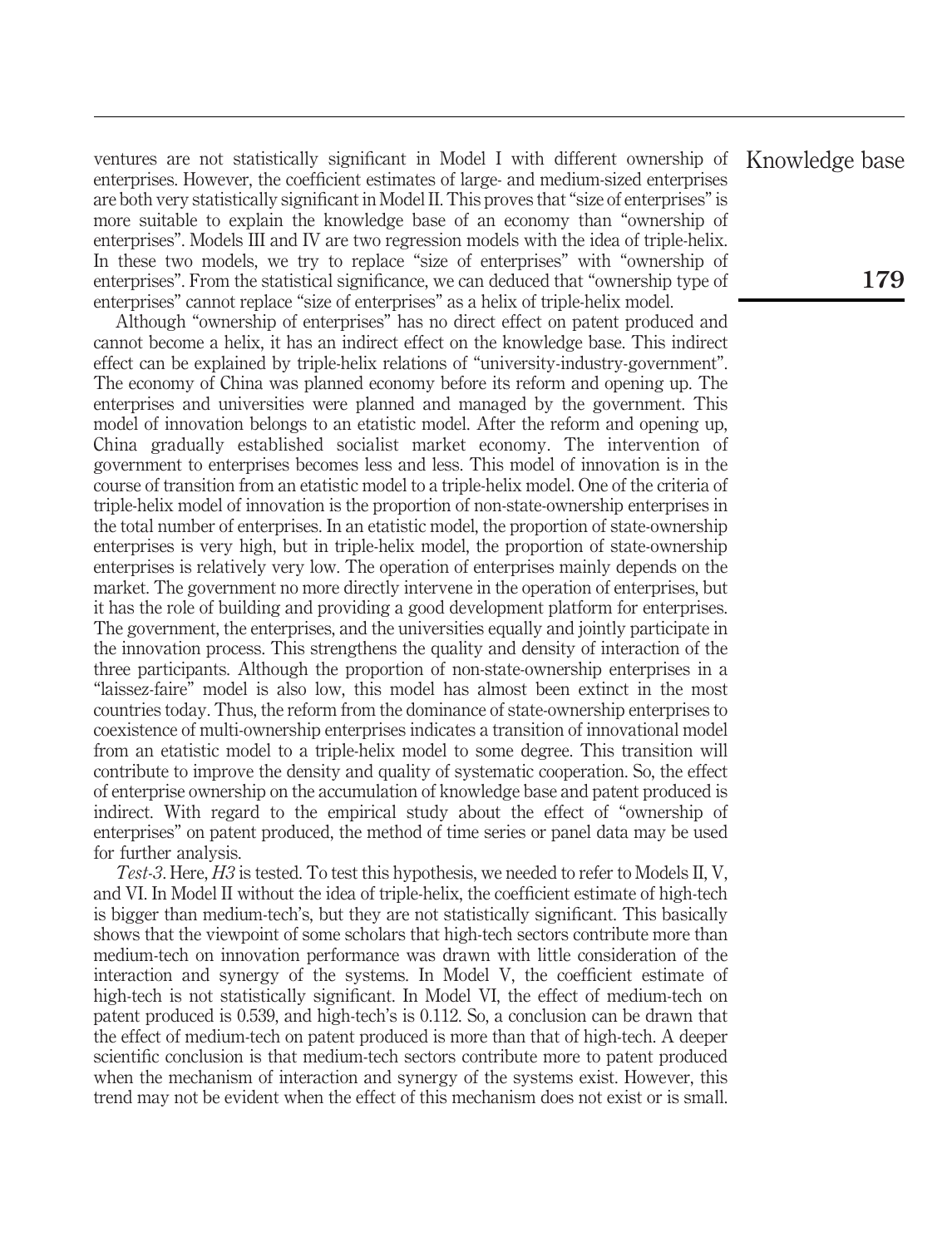An explanation for why medium-tech contribute more to patent produced than high-tech is that high-tech manufacturing may be more focused on the (internal) production and global markets than on the local diffusion parameters (Leydesdorff and Fritsch, 2006; Leydesdorff et al., 2006).

### 3.2 Using "number of technology produced" as dependent variable

When dependent variable is "number of technology produced", we can see that only Model II is significant from Table IV. The technology, organization, etc. are still main factors that affect the technology produced. However, the effect of triple-helix relation on the basis of synergy is not significant. So, we cannot draw a conclusion that the knowledge base of economy based on triple-helix relations among "technology, organization and territory" has a positive effect on the technology produced.

### 3.3 Using "number of new product development" as independent variable

When dependent variable is "number of new product development", we can see that no one model is significant from Table V. Moreover, most independent variables are not statistically significant. Also, many independent variables are not economically significant as well. However, only "NewP $K_{t-1}$ " is statistically and economically significant. This shows that the knowledge base on the basis of synergy relations does not have a significant effect on the new product development, and there are other factors that affect it. These factors may be human resources, or R&D density, etc. which are not included in our models.

# 4. Main conclusions and limitations

# 4.1 Conclusions

This paper uses multiple regression models to study the relations between the knowledge base of an economy, express in terms of the triple-helix relations among "technology, organization, and territory", and her innovation performance and draws some conclusions that are as follows:

- . Not all types of innovation performance are promoted by the knowledge base in terms of the triple-helix relations among "technology, organization, and territory". The positive effect of knowledge base on patent produced as innovation performance is significant, but is not significant on technology produced and new product development. This means that patent produced needs more cooperation and synergy of different organizations and technologies.
- . The technology level and organizational type of a region are important factors that affect patent produced and technology produced. However, its effect is not significant on new product development.
- . "Size of enterprises" better represents a helix of the triple-helix relations among "technology, organization and territory" than "ownership of enterprises". At the same time, this means that the effect of "size of enterprises" is more direct.
- . Medium-tech sectors are more important to patent produced when the mechanism of interaction and synergy of technology, organization and territory exists.

#### 4.2 Discussion

The limitations of this paper are as follows: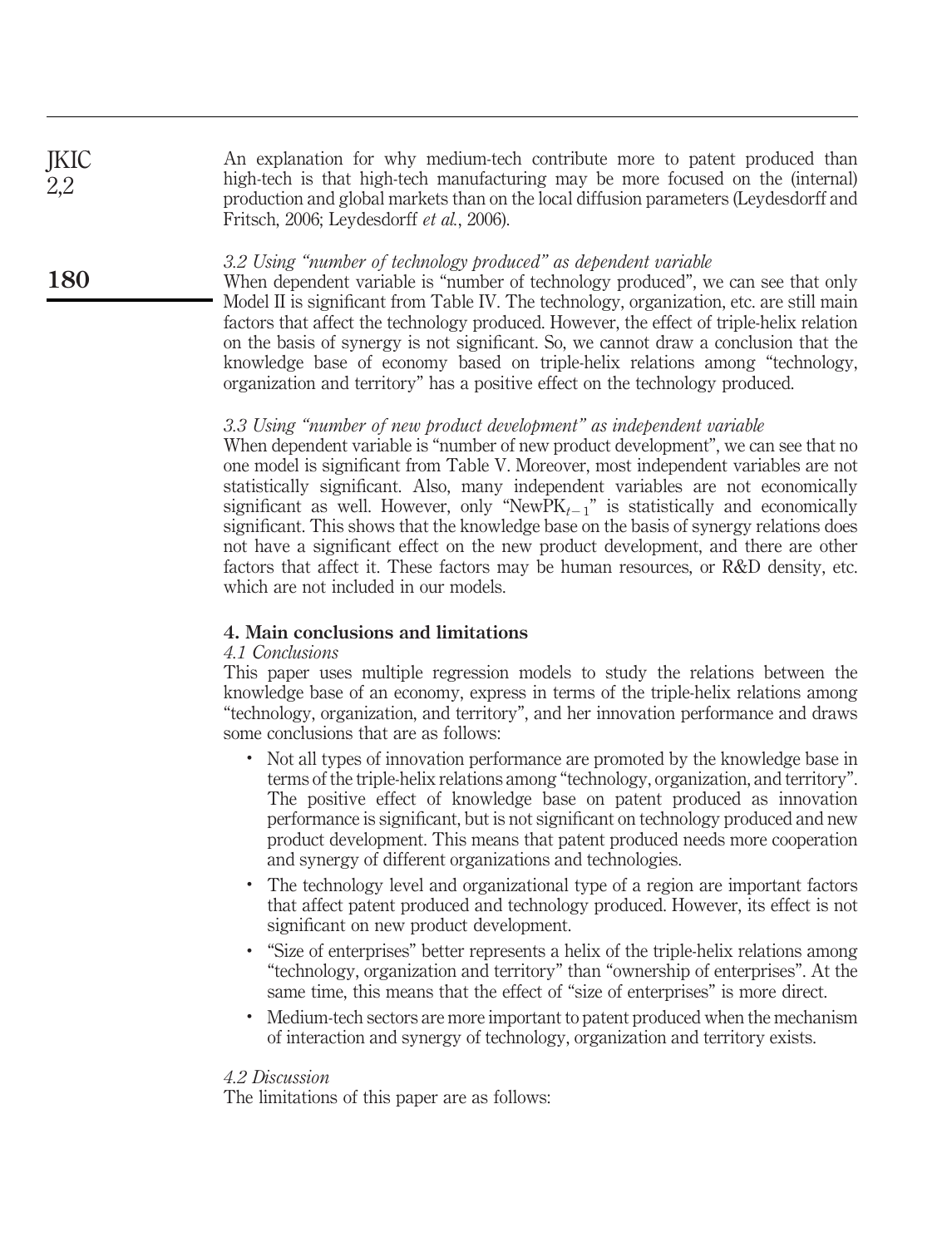|                   | (5.543)                                                                 | (0.166)                                                                                                                                                                                                                                                                                                             |                                                          |                                     |                                       | $\begin{array}{c} (0.005) \\ (0.001) \\ (0.000) \\ (0.000) \\ (0.076) \\ (514.875) \end{array}$ |                                                                                                                                                                                                                                                                                                                     |                                                                                              |
|-------------------|-------------------------------------------------------------------------|---------------------------------------------------------------------------------------------------------------------------------------------------------------------------------------------------------------------------------------------------------------------------------------------------------------------|----------------------------------------------------------|-------------------------------------|---------------------------------------|-------------------------------------------------------------------------------------------------|---------------------------------------------------------------------------------------------------------------------------------------------------------------------------------------------------------------------------------------------------------------------------------------------------------------------|----------------------------------------------------------------------------------------------|
| Model VI (OLS)    | $64.511$ $^{\ast\,*}$                                                   | $-0.049$                                                                                                                                                                                                                                                                                                            |                                                          |                                     |                                       | $-0.046$ ***                                                                                    | $\begin{array}{l} 0.003 \\ 0.000 \\ -0.000 \\ 0.207 \\ 121496 \\ 116.67 \\ 0.000 \\ 5.29 \\ 0.021 \\ \end{array}$                                                                                                                                                                                                   |                                                                                              |
|                   | $(8.232)$<br>$(2.136)$                                                  |                                                                                                                                                                                                                                                                                                                     |                                                          |                                     | $0.0000$<br>$0.0000$                  |                                                                                                 | $(0.090)$<br>$(358.412)$                                                                                                                                                                                                                                                                                            |                                                                                              |
| Model V (robust)  | $51.158$ ***<br>$1.757$                                                 |                                                                                                                                                                                                                                                                                                                     |                                                          |                                     | $-0.004$ ****<br>0.000<br>$-0.000$ ** |                                                                                                 | $\begin{array}{r} 0.308 \\ -62.958 \\ 668.83 \\ 0.000 \\ \end{array}$                                                                                                                                                                                                                                               |                                                                                              |
| Model IV (OLS)    | (17.364)                                                                | (0.389)                                                                                                                                                                                                                                                                                                             |                                                          | $(0.005)$<br>$(0.000)$<br>$(0.000)$ |                                       |                                                                                                 | $(0.183)$<br>$(1112.449)$                                                                                                                                                                                                                                                                                           |                                                                                              |
|                   | $58.088$ $\hspace{0.1cm}^{***}$                                         | $-0.267$                                                                                                                                                                                                                                                                                                            |                                                          | 0.0000<br>0.002                     |                                       |                                                                                                 | $\begin{array}{c} 0.254 \\ 0.29 \\ 99 \\ 21 \\ 21 \\ 0.00 \\ 0.001 \\ 0.001 \\ \end{array}$                                                                                                                                                                                                                         |                                                                                              |
|                   | $(17.647)$<br>$(5.619)$                                                 |                                                                                                                                                                                                                                                                                                                     | $(0.000)$<br>$(0.000)$                                   |                                     |                                       |                                                                                                 | $(0.163)$<br>$(968.205)$                                                                                                                                                                                                                                                                                            |                                                                                              |
| Model III (OLS)   | $39.017$ $^{\ast\,*}$<br>4.898                                          |                                                                                                                                                                                                                                                                                                                     | $\begin{matrix} 0.001 \ * \ -0.000 \ 0.000 \end{matrix}$ |                                     |                                       |                                                                                                 | $\begin{array}{c} 0.376^{**} \\ 401.351 \\ 26.44 \\ 0.000 \\ 21.35 \\ 21.35 \\ 0.000 \\ \end{array}$                                                                                                                                                                                                                |                                                                                              |
|                   | (8.825)<br>(2.206)<br>(0.766)                                           |                                                                                                                                                                                                                                                                                                                     | $(2.507)$<br>$(2.507)$                                   |                                     |                                       |                                                                                                 | $(0.105)$<br>(392.494)                                                                                                                                                                                                                                                                                              |                                                                                              |
| Model II (robust) | $\begin{array}{c} 70.696^{***} \\ -3.804^{*} \\ 2.104^{**} \end{array}$ |                                                                                                                                                                                                                                                                                                                     | $-89.772***$<br>$7.569***$<br>-1.442***                  |                                     |                                       |                                                                                                 | $\begin{array}{c} 0.190 \\ 926.408 \\ 175.83 \end{array}$<br>0.000                                                                                                                                                                                                                                                  | $\ast\ast\ast$ and $\ast\ast\ast\ast$ 1 percent levels; standard deviation is in parentheses |
|                   |                                                                         | $\begin{array}{l} 0.086 \\[-4pt] 0.014 \\[-4pt] 0.014 \\[-4pt] 0.014 \\[-4pt] 0.014 \\[-4pt] 0.014 \\[-4pt] 0.014 \\[-4pt] 0.014 \\[-4pt] 0.014 \\[-4pt] 0.014 \\[-4pt] 0.014 \\[-4pt] 0.014 \\[-4pt] 0.014 \\[-4pt] 0.014 \\[-4pt] 0.014 \\[-4pt] 0.014 \\[-4pt] 0.014 \\[-4pt] 0.014 \\[-4pt] 0.014 \\[-4pt] 0.0$ |                                                          |                                     |                                       |                                                                                                 | $(0.178)$<br>(1609.587)                                                                                                                                                                                                                                                                                             |                                                                                              |
| Model I (OLS)     | $56.329***$                                                             | $\begin{array}{r} -2.134 \\ -1.436 \\ 3.672 \\ 0.910 \\ 1.087 \end{array}$                                                                                                                                                                                                                                          |                                                          |                                     |                                       |                                                                                                 | $\begin{array}{c} 0.146 \\[-4pt] 0.54 \\[-4pt] 19.34 \\[-4pt] 0.000 \\[-4pt] 0.31 \\[-4pt] 0.000 \\[-4pt] 0.000 \\[-4pt] 0.000 \\[-4pt] 0.000 \\[-4pt] 0.000 \\[-4pt] 0.000 \\[-4pt] 0.000 \\[-4pt] 0.000 \\[-4pt] 0.000 \\[-4pt] 0.000 \\[-4pt] 0.000 \\[-4pt] 0.000 \\[-4pt] 0.000 \\[-4pt] 0.000 \\[-4pt] 0.000$ |                                                                                              |
|                   |                                                                         |                                                                                                                                                                                                                                                                                                                     |                                                          |                                     |                                       |                                                                                                 | $\begin{array}{l} P > F \\ \chi^2(1) \\ \text{Prob.} > \chi^2 \end{array}$                                                                                                                                                                                                                                          | Notes: Significant at *10,                                                                   |

Knowledge base

181

Table IV. Result of multiple regression analysis when the dependent variable is "number of technology produced"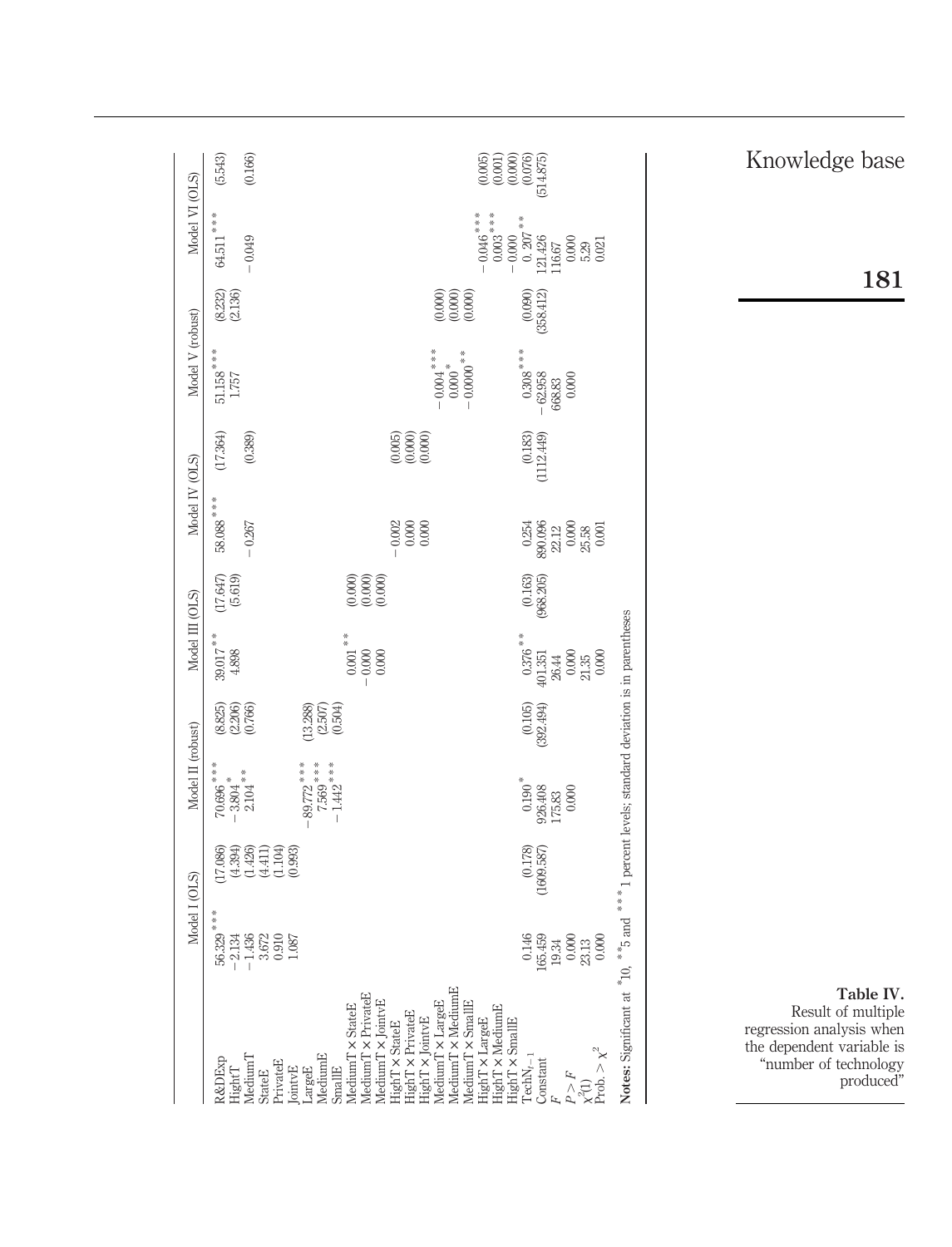| IС                                                                                                            |                 | (0.070)<br>(1.524)                                                              |                                                                                                                                  | $(0.000)$<br>$(0.000)$<br>(0.002)                                                              | $(0.106)$<br>$(208.856)$                                                                                                                                                                                                                                |                                                                                            |
|---------------------------------------------------------------------------------------------------------------|-----------------|---------------------------------------------------------------------------------|----------------------------------------------------------------------------------------------------------------------------------|------------------------------------------------------------------------------------------------|---------------------------------------------------------------------------------------------------------------------------------------------------------------------------------------------------------------------------------------------------------|--------------------------------------------------------------------------------------------|
| $\overline{2}$                                                                                                | Model VI (OLS)  | 3.076<br>$-0.015$                                                               |                                                                                                                                  | $0.000$ $^{\ast}$<br>$-0.002$<br>0.000                                                         | $1.163***$<br>70.537<br>0.003<br>$0.000$<br>8.69<br>0.003                                                                                                                                                                                               |                                                                                            |
|                                                                                                               |                 | $(2.943)$<br>$(1.025)$                                                          |                                                                                                                                  | (0.000)<br>$(0.000)$<br>$(0.000)$                                                              | (187.713)                                                                                                                                                                                                                                               |                                                                                            |
|                                                                                                               | Model V (OLS)   | 3.538<br>$-0.255$                                                               |                                                                                                                                  | $-0.000$ <sup>*</sup><br>$0.000$<br>$-0.000$                                                   | $1.148$ ***<br>0.000<br>$-54.843$<br>0.003<br>156.05<br>8.73                                                                                                                                                                                            |                                                                                            |
|                                                                                                               |                 | (0.076)<br>(3.060)                                                              | $(0.001)$<br>$(0.000)$<br>$(0.000)$                                                                                              |                                                                                                | $(0.092)$<br>$(206.456)$                                                                                                                                                                                                                                |                                                                                            |
|                                                                                                               | Model IV (OLS)  | $-1.015$<br>$-0.051$                                                            | 0.000<br>0.001                                                                                                                   | $-0.000$                                                                                       | $1.098$ ***<br>7.49<br>0.0062<br>0.000<br>60.444<br>169.85                                                                                                                                                                                              |                                                                                            |
|                                                                                                               |                 | $(2.984)$<br>$(1.164)$                                                          | (0.000)<br>$(0.000)$<br>$(0.000)$                                                                                                |                                                                                                | (201.054)                                                                                                                                                                                                                                               |                                                                                            |
|                                                                                                               | Model III (OLS) | 3.443<br>$-0.464$                                                               | $0.000$ <sup>**</sup><br>$0.000$<br>0.000                                                                                        |                                                                                                | $1.080^{\;***}$<br>$17.505$<br>$159.61$<br>0.000<br>$7.05$<br>$0.008$                                                                                                                                                                                   |                                                                                            |
|                                                                                                               |                 | $(2.515)$<br>$(0.792)$<br>$(0.289)$                                             | (4.663)<br>(0.188)<br>(0.867)                                                                                                    |                                                                                                | $(0.108)$<br>$(195.321)$                                                                                                                                                                                                                                |                                                                                            |
|                                                                                                               | Model II (OLS)  | $\begin{array}{r} 1.867 \\ 0.502 \\ -0.502 \end{array}$                         | $-1.065$<br>$-0.678$                                                                                                             |                                                                                                | $1.120^{***}$<br>0.000<br>42.441<br>0.001<br>124.62<br>$10.85\,$                                                                                                                                                                                        | $\ast\ast_{5}$ and $\ast\ast\ast_{1}$ percent levels; standard deviation is in parentheses |
|                                                                                                               |                 | $(2.247)$<br>$(0.657)$<br>$(0.258)$<br>$(0.739)$<br>$(0.189)$<br>(0.154)        |                                                                                                                                  |                                                                                                | $(0.085)$<br>$(294.571)$                                                                                                                                                                                                                                |                                                                                            |
|                                                                                                               | Model I (OLS)   | $\frac{0.977}{0.170}$<br>$0.322$ **<br>0.295<br>0.095<br>0.485                  |                                                                                                                                  |                                                                                                | $1.121$ ***<br>$0.000$<br>0.088<br>$-279.031$<br>152.07<br>2.92                                                                                                                                                                                         |                                                                                            |
| le V.<br>alt of multiple<br>ession analysis when<br>dependent variable is<br>nber of new product<br>elopment" |                 | Medium <sub>1</sub><br>R&DExp<br>PrivateE<br>JointvE<br>HightT<br><b>StateE</b> | MediumT × PrivateE<br>MediumT × JointvE<br>MediumT × StateE<br>HighT × StateE<br>HighT × PrivateE<br>MediumE<br>LargeE<br>SmallE | MediumT × MediumE<br>MediumT × LargeE<br>MediumT × SmallE<br>HighT × JointvE<br>HighT × LargeE | $\begin{array}{l} \mathrm{HighT}\times\mathrm{Me\ddot{d}umE}\\ \mathrm{HighT}\times\mathrm{SmallE}\\ \mathrm{NewPK}_{r-1}\\ \mathrm{Const} \end{array}$<br>$\begin{array}{l} P > F \\ \chi^2(1) \\ \text{Prob.} > \chi^2 \end{array}$<br>$\overline{F}$ | Notes: Significant at: *10,                                                                |

JKIC 2,2

<u>18</u>

Tab

Result of multiple regression analysis when the dependent variable is "number of new product development"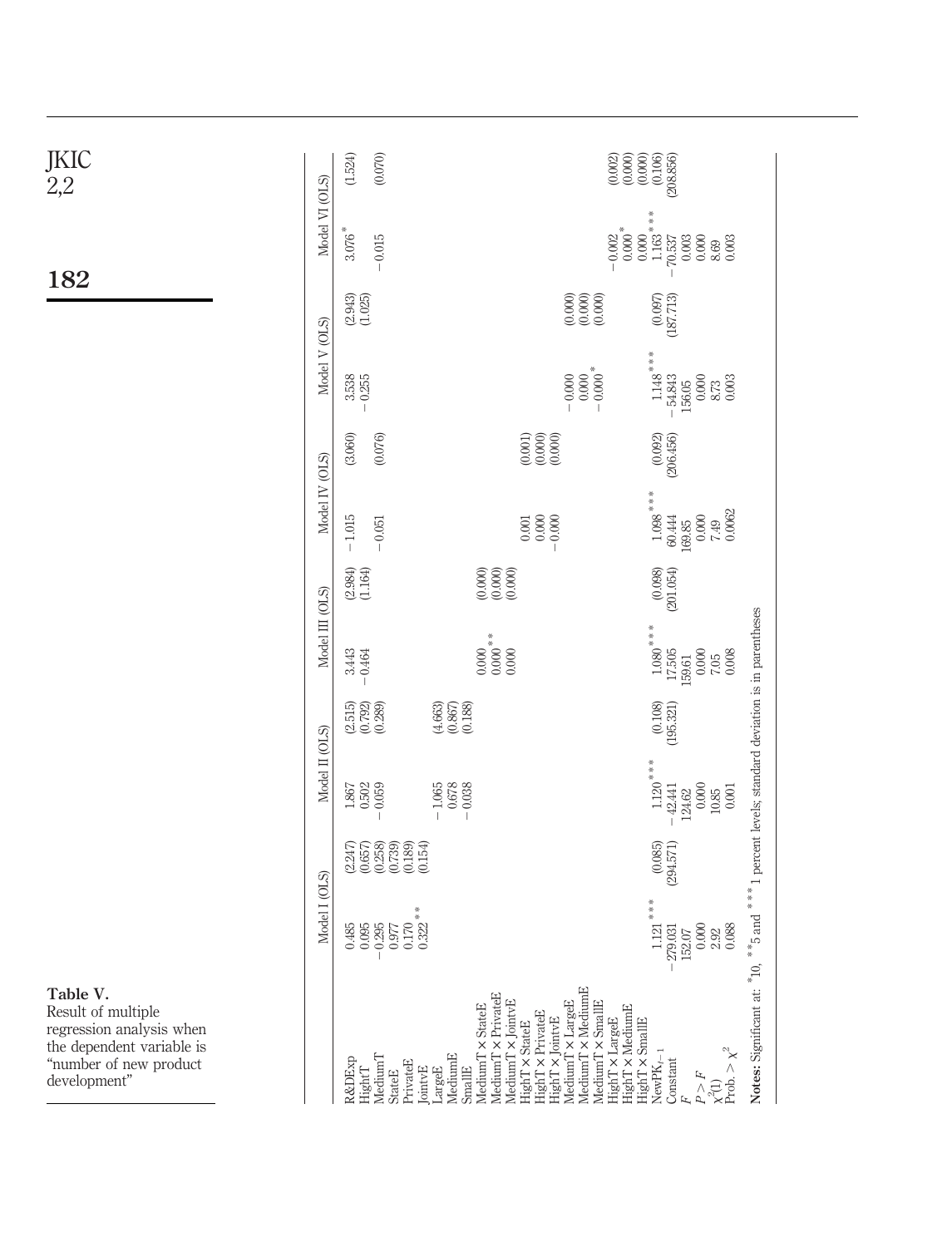- . In the design of multiple regression models, interaction terms of technology and organization cannot completely reflect the idea of synergy and symbiosis of triple-helix relations among "technology-organization-territory" because of lacking of the interaction of territory. In addition, one-fits-all regression may ignore regional differences in the stages of transitions in terms of university-industry-government relations and knowledge input-output relations. In the future, new empirical model should be explored.
- . In the design of dependent variables, we choose three indicators which are "number of patents granted", "number of technology produced" and "number of new product development", respectively. No one indicator reflects process innovation. So, the more indicators on innovation performance should be considered in the future.

In the design of independent variables, though the number of enterprises could reflect a measure of the knowledge base of region to a certain extent, it has some limitation in reflecting the quality of knowledge base. In addition, although a lagged-1 dependent variable is added in regression model as one of the independent variables which avoid the problem of omitted variables bias to some extent, some important factors such as HR and territory are at best considered in the future research.

. The problem of data and samples does exist, because we only collected 31 samples at the provincial level. So, the number of sample is relatively small. In addition, since the statistical yearbook does not contains data for small-sized enterprises with major business income less than five million Yuan, this sample reduces the actually numbers of small-sized enterprises, which will result in the problem of bias of regression models.

## References

- Blomstrom, M. and Kokko, A. (1998), "Multinational corporations and spillovers", Journal of Economic Surveys, Vol. 12 No. 3, pp. 247-77.
- Bruun, P. and Bennett, D. (2002), "Transfer of technology to China: a Scandinavian and European perspective", European Management Journal, Vol. 20 No. 1, pp. 98-106.
- Chandra, B. and MacPherson, A. (1994), "The characteristics of high-technology manufacturing firms in a declining industrial region: an empirical analysis from western New York", Entrepreneurship & Regional Development, Vol. 6, pp. 145-60.
- Chien, S.C., Wang, T.Y. and Lin, S.L. (2010), "Application of neuro-fuzzy networks to forecast innovation performance: the example of Taiwanese manufacturing industry", Expert Systems with Applications, Vol. 37, pp. 1086-95.
- Cowan, R., David, P. and Foray, D. (2000), "The explicit economics of knowledge codification and tacitness", Industrial and Corporate Change, Vol. 9 No. 2, pp. 211-53.
- David, P.A. and Foray, D. (1995), "Assessing and expanding the science and technology knowledge base", STI Review, Vol. 16, pp. 13-68.
- David, P. and Foray, D. (2002), "An introduction to the economy of the knowledge society", International Social Science Journal, Vol. 54 No. 171, pp. 9-23.
- Davis, L.N. and Meyer, K.E. (2004), "Subsidiary research and development, and the local environment", International Business Review, Vol. 13, pp. 359-82.
- Etzkowitz, H. and Leydesdorff, L. (1995), "The triple helix of university-industry-government relations: a laboratory for knowledge-based economic development", EASST Review, Vol. 14 No. 1, pp. 14-19.

Knowledge base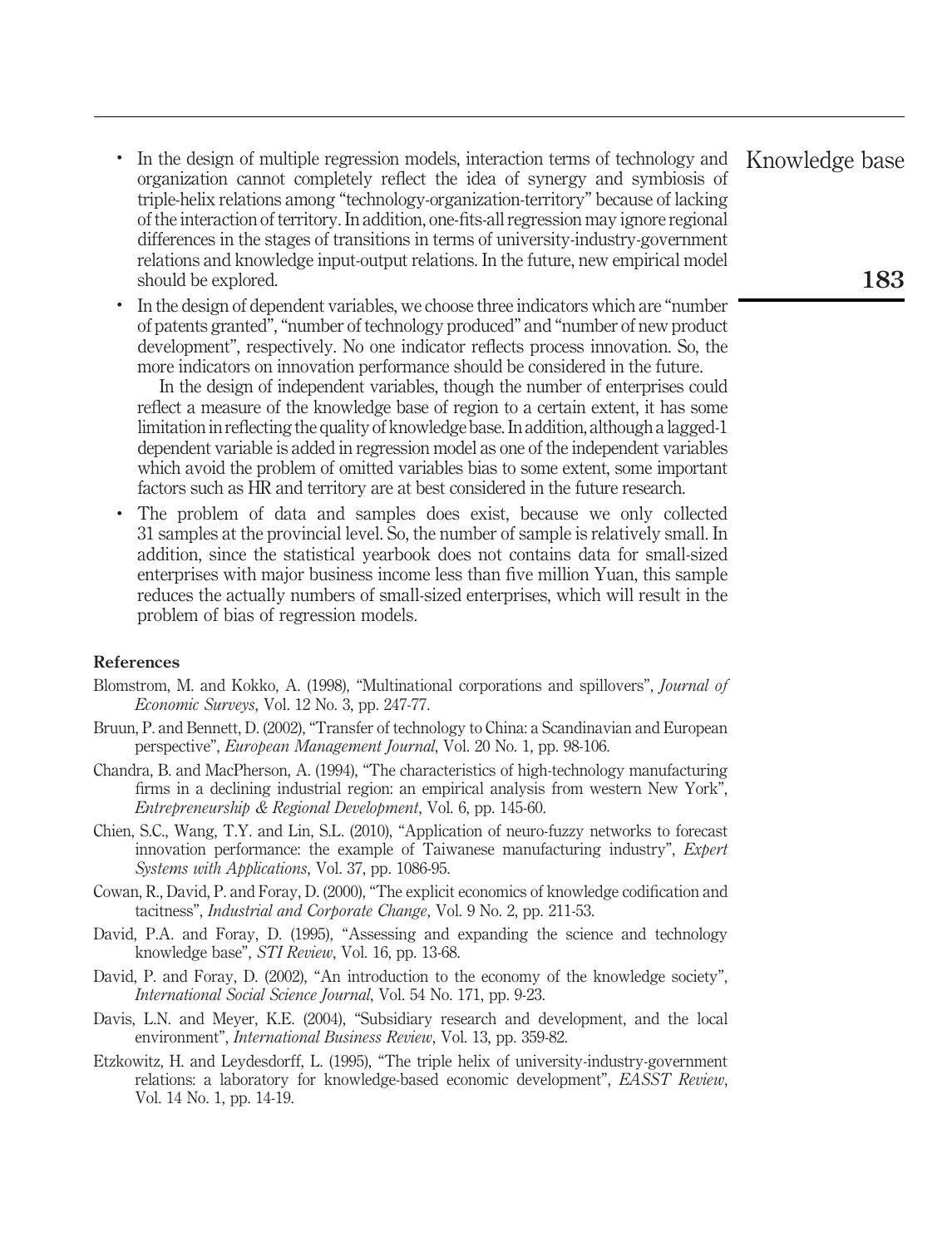| JKIC | Etzkowitz, H. and Leydesdorff, L. (Eds) (1997), Universities in the Global Economy: A Triple Helix<br>of University-Industry-Government Relations, Cassell Academic, London.                                                                                                                     |
|------|--------------------------------------------------------------------------------------------------------------------------------------------------------------------------------------------------------------------------------------------------------------------------------------------------|
| 2,2  | Etzkowitz, H. and Leydesdorff, L. (1998), "The endless transition: a 'triple helix' of<br>university-industry-government relations", Minerva, Vol. 36, pp. 203-8.                                                                                                                                |
| 184  | Etzkowitz, H. and Leydesdorff, L. (2000), "The dynamics of innovation: from national systems<br>and mode 2 to a triple helix of university-industry-government relations", Research Policy,<br>Vol. 29, pp. 109-23.                                                                              |
|      | Falvey, R., Foster, N. and Greenaway, D. (2004), "Imports, exports, knowledge spillovers and<br>growth", <i>Economics Letters</i> , Vol. 85, pp. 209-13.                                                                                                                                         |
|      | Feinberg, E.S. and Majumdar, K.S. (2001), "Technology spillovers from foreign direct investment<br>in the Indian pharmaceutical industry", Journal of International Business Studies, Vol. 32<br>No. 3, pp. 421-37.                                                                              |
|      | Foray, D. (2004), Economics of Knowledge, MIT Press, Cambridge, MA.                                                                                                                                                                                                                              |
|      | Frenza, M. and Ietto-Gillies, G. (2009), "The impact on innovation performance of different<br>sources of knowledge: evidence from the UK Community Innovation Survey", Research<br><i>Policy</i> , Vol. 38, pp. 1125-35.                                                                        |
|      | Fritsch, M. (2004), "Cooperation and the efficiency of regional R&D activities", Cambridge<br><i>Journal of Economics</i> , Vol. 28, pp. 829-46.                                                                                                                                                 |
|      | Guan, J.C., Mok, C.K., Yam, R.C.M., Chin, K.S. and Pun, K.F. (2006), "Technology transfer and<br>innovation performance: evidence from Chinese firms", Technological Forecasting and<br>Social Change, Vol. 73, pp. 666-78.                                                                      |
|      | Hall, H.B. and Mairesse, J. (1995), "Exploring the relationship between R&D and productivity in<br>French manufacturing firms", NBER Working Papers 3956, National Bureau of Economic<br>Research, New York, NY.                                                                                 |
|      | Kafouros, M.I. and Buckley, P.J. (2008), "Under what conditions do firms benefit from the<br>research efforts of other organizations?", Research Policy, Vol. 37 No. 2, pp. 225-39.                                                                                                              |
|      | Kafouros, M.I., Buckley, P.J., Sharp, J.A. and Wang, C.Q. (2008), "The role of internationalization<br>in explaining innovation performance", Technovation, Vol. 28, pp. 63-74.                                                                                                                  |
|      | Kirner, E., Kinkel, S. and Jaeger, A. (2009), "Innovation paths and the innovation performance of<br>low-technology firms – an empirical analysis of German industry", Research Policy, Vol. 38,<br>pp. 447-58.                                                                                  |
|      | Lemoine, F. and Uenal-Kesenci, D. (2004), "Assembly trade and technology transfer: the case of<br>China", <i>World Development</i> , Vol. 32 No. 5, pp. 829-50.                                                                                                                                  |
|      | Lengyel, B. and Leydesdorff, L. (n.d.), "Measuring the knowledge base in Hungary: triple helix<br>dynamics in a transition economy", Regional Studies, available at: http://www.leydesdorff.<br>net/list.htm (in press)                                                                          |
|      | Leydesdorff, L. and Fritsch, M. (2006), "Measuring the knowledge base of regional innovation<br>systems in Germany in terms of a triple helix dynamics", Research Policy, Vol. 35, pp. 1538-53.                                                                                                  |
|      | Leydesdorff, L., Dolfsma, W. and Panne, G.V. (2006), "Measuring the knowledge base of an<br>economy in terms of triple-helix relations among 'technology, organization, and territory'",<br>Research Policy, Vol. 35, pp. 181-99.                                                                |
|      | Lundvall, B.-A. (1988), "Innovation as an interactive process: from user-producer interaction to the<br>national system of innovation", in Dosi, G., Dosi, G., Freeman, C., Nelson, R., Silverberg, G. and<br>Soete, L. (Eds), Technical Change and Economic Theory, Pinter, London, pp. 349-69. |
|      | Lundvall, B.-A. (1992), National Systems of Innovation, Pinter, London.                                                                                                                                                                                                                          |
|      | Marshall, A. (1920), Principles of Economics, Macmillan, London.                                                                                                                                                                                                                                 |
|      |                                                                                                                                                                                                                                                                                                  |